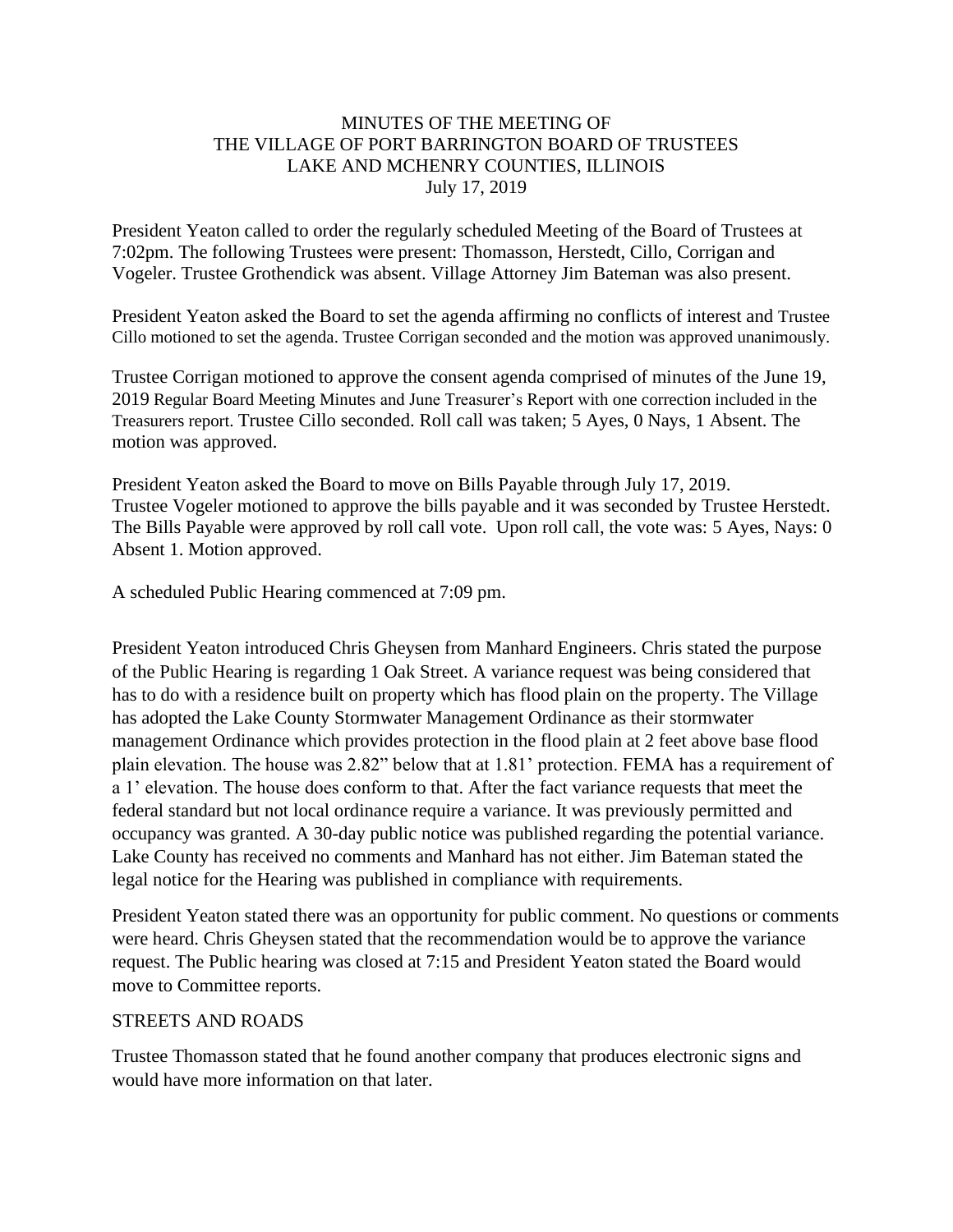Donna Erfort stated that estimates were received for permeable pavers for portions of the parking lot. There would be discussion at the Committee Meeting.

# HEALTH AND SAFETY

Donna Erfort stated that a quote was forthcoming to hook up the siren to back-up wiring.

An Ordinance amending Business Licenses regarding the State change for tobacco sales from 18 to 21 years of age was before the Board as Ordinance number 2019-7-1. Trustee Vogeler motioned to approve that Ordinance. Trustee Thomasson seconded. Roll call was taken: 5 Ayes, 0 Nays, 1 Absent. Motion Approved.

Trustee Grothendick is considering radios for emergency management.

Prairieland Waste wants to put leaf collection on the calendar.

One channel cut was done. A second one will be scheduled. A third may not be needed.

A sandbag demo is being considered for the Garden Party. A video would be made and saved for future reference.

## POLICE

Trustee Herstedt stated that the Sheriff had no reports over the holiday.

A fire was reported on Manchester and the Police assisted.

Tickets have been received for citations through Wauconda, code enforcement and warnings.

The noise ordinance was tabled until the end of the meeting.

President Yeaton stated she met with the Chief and Administrator for Wauconda about collections. Last year's collections remain at \$1,500 outstanding for their new system called Nexa. Moving forward all collections would be turned in after 60 days. There is a grace period to contest and attend adjudication. There is a \$25 fee to send to collections but it is added to the fee for person who had the ticket.

Trustee Vogeler had a question of fines prior to adjudication and hearings relative to new tickets. Each day the violation continues the fine is a separate offense per day. Jim Bateman responded that there is no fine until the Administrative Hearing Officer says it's a violation. There was discussion of considerations in compliance and enforcement. If the violation is in compliance on the date of the hearing the charge is typically dismissed.

# PARKS AND BEACHES

The Garden Party is scheduled for September 7, 2019. The band is arranged. The theme is "Summer of '69". Trustee Cillo is working with the No Wake for food.

Trustee Cillo requested donations from the Trustees for raffle at the Garden Party.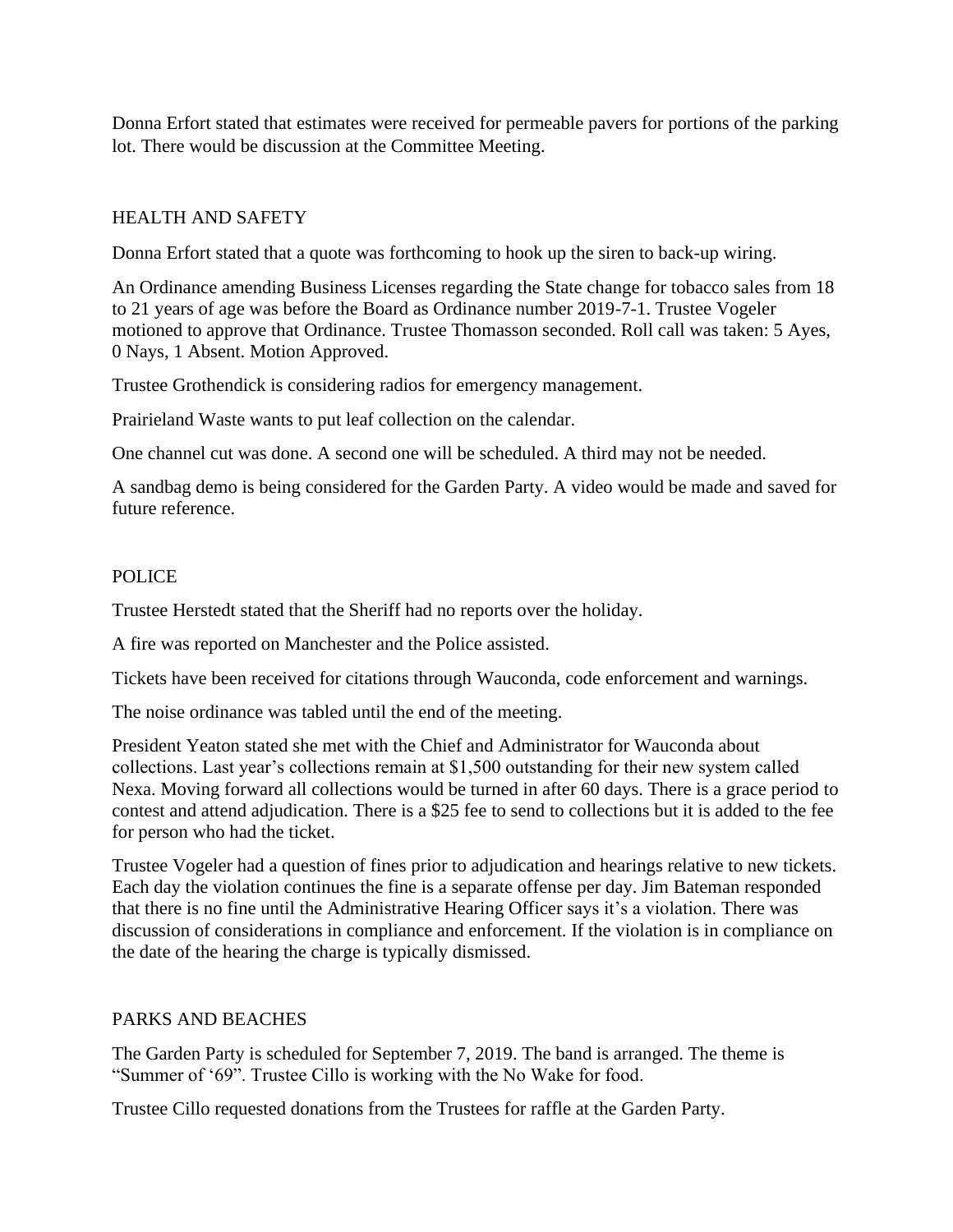Splash Day was well attended.

Fred Fest applied for a one-day liquor license for noon to 6pm. Trustee Corrigan motioned to approve and Trustee Thomasson second. Roll call was taken; 5 Ayes, 0 Nays, 1 Absent. The motion was approved.

### **FORESTRY**

Trustee Corrigan stated that the Tree Ordinance has trees listed that the Village considers a nuisance. The original list of 31 trees came from the IDNR. Trustee Corrigan looked up which are native to the area. He is waiting for recommendations from the nursery and arborist.

Rusty Issleb stated that 8 large trees went down in the storm. Six of them were Village trees. Red Oak crew was employed to remove 3 of them at a cost of \$2,200.00. They will be back at the end of the week for more.

# FINANCE

Trustee Corrigan stated that text was added to the Illinois E-Pay page for payment of the Vehicle tax to contact the Village Hall if an amount shown was inaccurate. \$3,700.00 has been collected so far with 177 transactions. Increased fines will be uploaded for past due amounts.

Ordinance 2019-7-2 was before the Board regarding "Reimbursement of Village Employees for Certain Expenses. Trustee Corrigan motioned to approve. Trustee Vogeler seconded. Roll call was taken: 5 Ayes, 0 Nays, 1 Absent. The motion was approved.

# BUILDING AND ZONING

Trustee Vogeler stated there was no new information on maintenance violations.

President Yeaton stated that Frank DeSort is actively working with construction sites.

He is also working on fee schedules based on a percentage of the cost of the project.

Jim Bateman stated that any change would require an Ordinance. Trustee Thomasson had concerns about changing to a percentage cost instead of square footage. There would be discussion at the next Committee Meeting.

A letter was sent July 10, 2019 initiating buyout of 4 properties from the State program for CAV/FEMA. It is a preliminary step to show assessed value and why they are candidates for buyouts.

General Business zoning has been tasked to the Zoning Board for review. Off-site parking would be considered.

Another filing was received from Mr. Sherman for the commercial property. It eliminates the retail space and splits the buildings, but remains a storage facility plan. An escrow deposit must be made and the Planning Commission will review.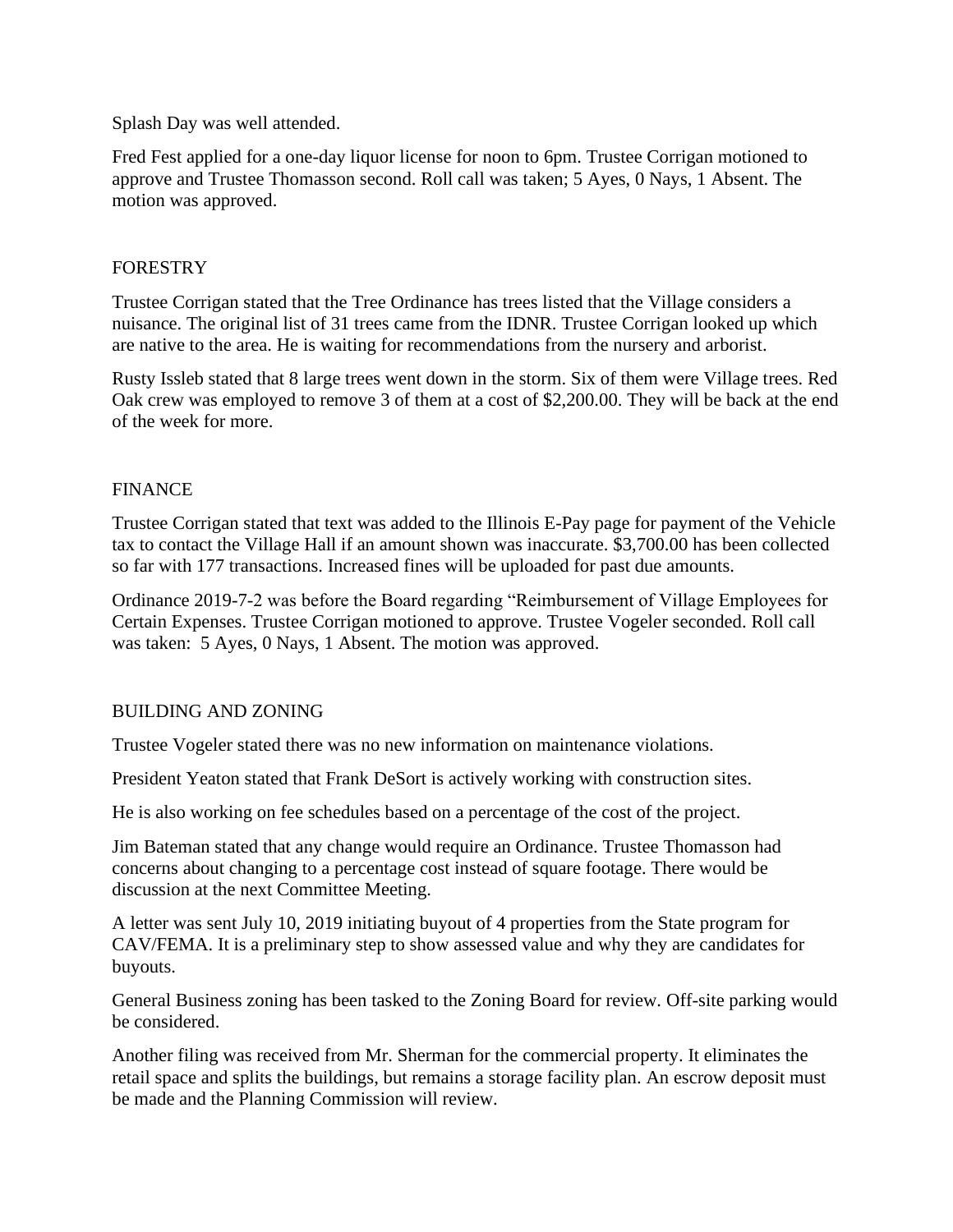## VILLAGE ATTORNEY

Jim Bateman stated that cannabis regulations and tax act goes into effect 01/01/2020.

The recreational statute provides the Village authority to prohibit dispensaries in the BG district. The Board should consider making decisions so the Ordinance could be in effect by 01/01/2020.

President Yeaton stated she signed up to be on the model ordinance task force.

The Nicor franchise agreement is expiring. It allows them to maintain a gas distribution system. Ordinance 2019-7-3 was before the Board. Trustee Herstedt motioned to approve that ordinance. Trustee Vogeler seconded. Roll call was taken: 5 Ayes, 0 Nays, 1 Absent. Motion approved. Certified copies must be returned to Nicor.

### ENGINEERING

President Yeaton stated that an amended permit for Riverwalk was issued for doing clean-out on Brighton Circle, behind Manchester and in-between homes in phases I & II following the original depth because an electrical transformer is flooding.

## ADMINISTRATION

An audit was done last week and lasted only one day. A report will follow.

## PBWWC

Jody Thelin stated that the Fox River Flood Commission was formed and began meeting in February. She attended a meeting at the Fox Waterway Commission. They are focused on trying to keep sediment out of the chain.

### VILLAGE PRESIDENT

President Yeaton stated that the IML conference is in September and she will attend all 3 days. Pictures will be taken at the August Board Meeting of Village Officials.

New Public Act 101.0014 allows Village Presidents to perform marriages.

# NOISE ORDINANCE

Trustee Herstedt stated that to better understand decibel levels the Board went to the Wauconda Police station for a demonstration. The Wauconda Ordinance allows for 65 decibels and that number is being considered for the Village Ordinance. Their Ordinance allows for 50 decibels after designated cut-off times. Trustee Thomasson stated that normal ambient sound was recorded near or above 65 decibels, violating their ordinance. President Yeaton stated that the 65 decibels sets a base line for the officer's discretion. She spoke to Rodney Scott who will take 3 different measurements from 3 determined spots during an evening at 10:30pm. The Board can then decide where the measure points would be. Discussion ensued regarding language in the ordinance, as written, and patterned after the Wauconda ordinance. More discussion and consideration would be held at the next Committee Meeting.

### OLD/NEW

Trustee Vogeler recommended maintaining a complaint log.